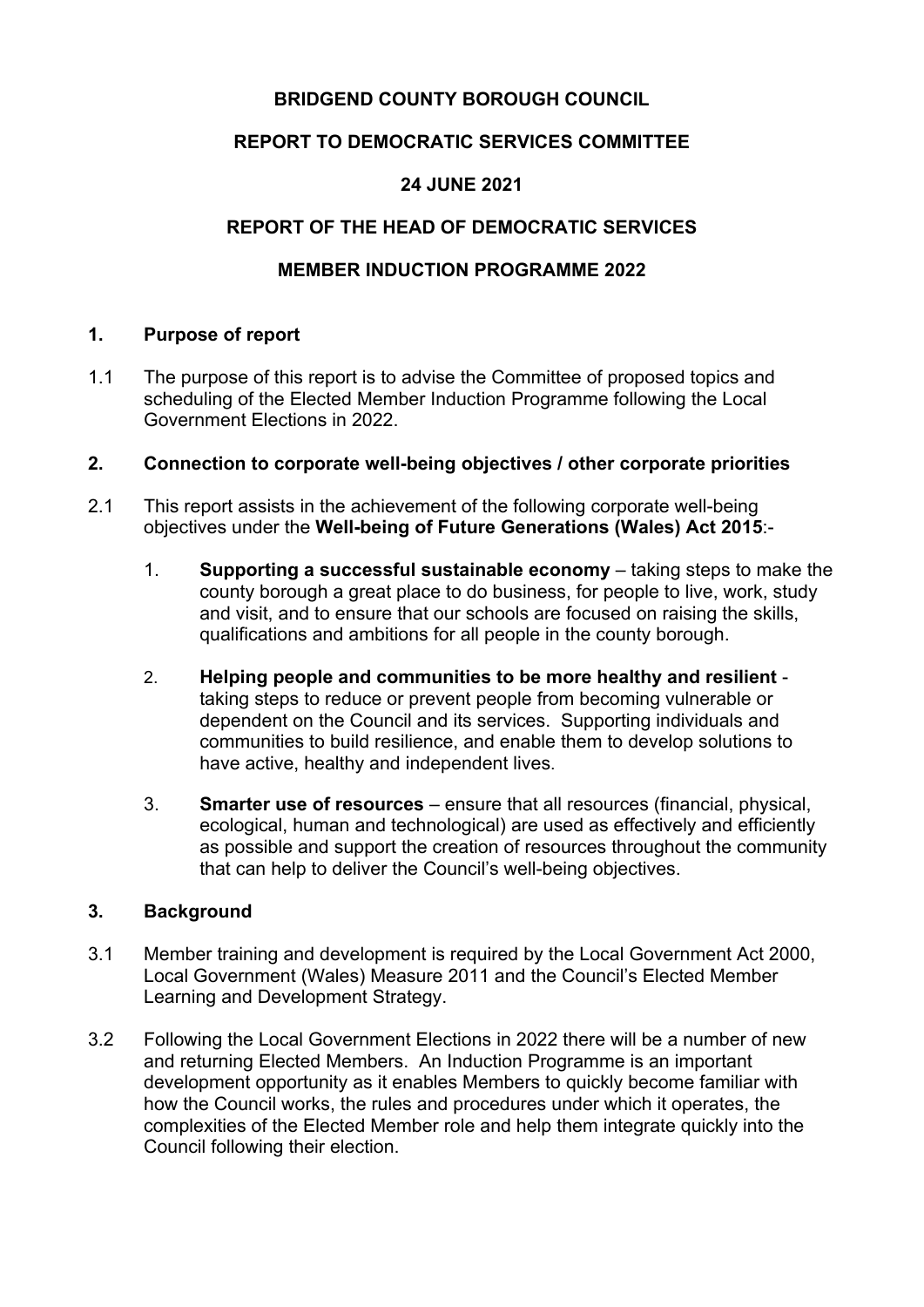# **4. Current situation/proposal**

4.1 The Elected Member Learning and Development Strategy was considered by the Committee at its meeting on  $25<sup>th</sup>$  March 2021 and the final Strategy will be presented to Council for approval in July. The Strategy identifies 5 Phases of Learning and Development for Elected Members. Three of the phases cover core learning activities following election as a Councillor:

# **Phase 1 – Administration**

(First three days after the election)

To establish the newly Elected Members within the Council and will include:

- Fulfilling their statutory requirements regarding their Acceptance of Office and completing their Declaration of Personal Interests,
- Creation of ICT accounts and provision of ICT equipment;
- The provision of personal information in order to set up remuneration payments, web pages and enable officers to carry out other necessary administrative functions;
- A briefing of the facilities available to Elected Members within the Authority;
- The taking of official photographs for use on the Bridgend County Borough Council (BCBC) website and ID cards.

# **Phase 2 – The Essentials**

(Prior to the Annual Meeting of Council in May 2022).

To provide Elected Members with sufficient knowledge to prepare them to undertake their initial role in the support of Council business. This phase may include briefings on the following topics from key officers:

- Chief Executive to provide an overview of the Council, its services and structures.
- Monitoring Officer Introduction to Local Government, the Council's Constitution and meeting procedures, Members Code of Conduct.
- Corporate Directors Directorate Service provision challenges and achievements.
- Head of Democratic Services roles of and appointment to Committees. Systems used at Council and Committee meetings.

# **Phase 3 – The Core Functions**

(First 6 months after the Annual Meeting of Council)

To provide Elected Members with the knowledge and skills to enable them to undertake their core functions as Elected Members. It is intended to provide a sound basis for decision making which is required by councillors to carry out their role effectively:

- Governance and Audit Committee
- Development Control Committee
- Overview and Scrutiny Committees
- Democratic Services Committee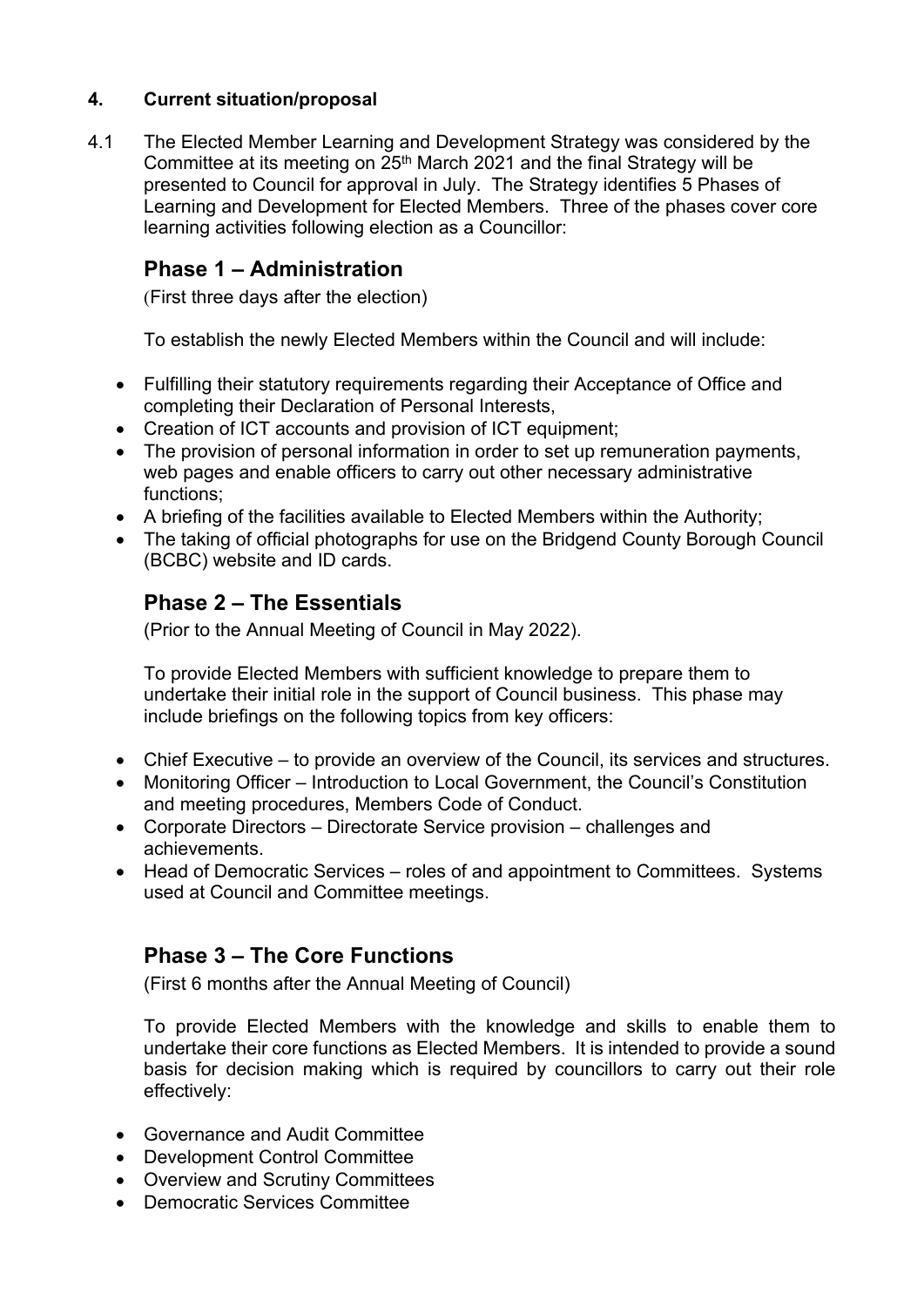- Licensing Committee
- Appeals Panel
- Chairing Skills
- Questioning Skills
- Corporate Parenting
- Safeguarding
- Member Referrals
- Ward and Casework
- Delegated Powers
- Constitution
- Chairing Skills
- Questioning Skills
- Social Media Policy
- Member Referrals
- 4.2 The Welsh Local Government Association (WLGA) has prepared a Development Framework for Councillors in Wales 2021 which outlines the knowledge and behaviours expected by Councillors in Wales. Using this Framework, they have also complied the "Framework Induction Curriculum for Candidates and New Members in Wales for the Local Elections 2022" as attached at **Appendix 1**. This indicates the key topics and timescales for the induction and includes additional topics which have not been previously identified i.e personal safety and self-care.
- 4.3 To support the Induction Programme, an information pack will be provided to Members when they sign the Acceptance of Office. This will include useful information such as core policies and procedures, timetable of meetings and useful contact numbers. It is proposed that the Programme also include events where Members will be able to meet officers to find out more about the Council's services as well as other new, and returning Members.
- 4.4 In addition to the ongoing Learning and Development Programme, a Training Needs Analysis Questionnaire will be compiled and distributed during December 2022 – January 2023. All Members' responses will be analysed and, from this, the ongoing Programme will be developed and presented to the Committee.
- 4.5 The Committee is requested to identify any additional themes, topics, policies or activities which should be included in the Induction Programme. Following receipt of the Committee's direction, Corporate Directors will also be requested to identify any additional topics that they consider necessary for inclusion.

### **5. Effect upon policy framework and procedure rules**

5.1 There will be no effect on the policy framework and procedure rules.

### **6. Equality Act 2010 implications**

6.1 The protected characteristics identified within the Equality Act 2010, Socioeconomic Duty and the impact on the use of the Welsh language have been considered in the preparation of this report. As a public body in Wales, the Council must consider the impact of strategic decisions, such as the development or the